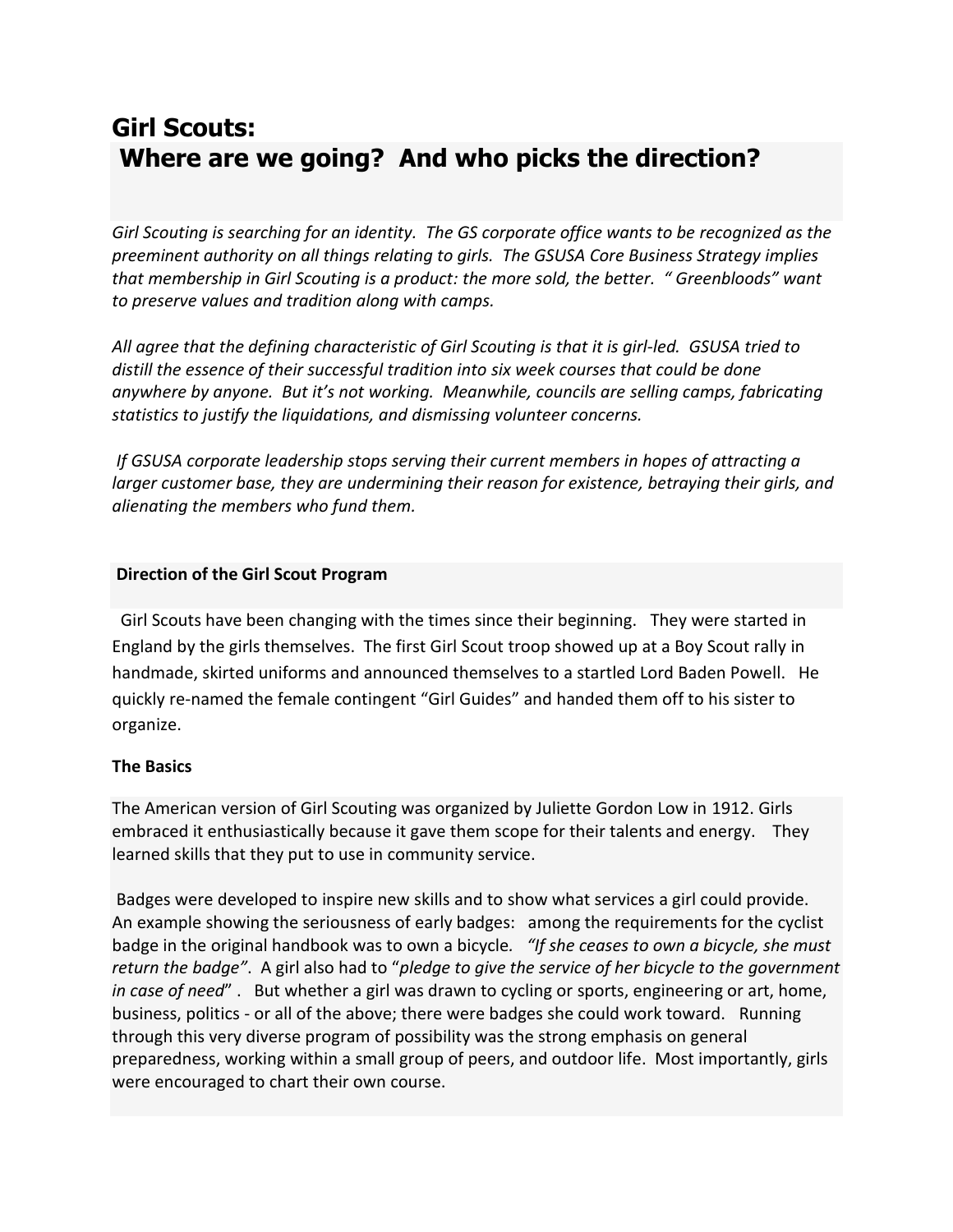From the beginning there were far more girls who wanted to join Girl Scouts than adults who could be recruited as leaders for them. Incremental changes in Girl Scouting kept pace with styles and trends through the decades. But always there were more girls than places in troops .

## **Organization and Money Flow**

The basic unit of Girl Scout program delivery was the troop. Troops met on a regular basis with an adult volunteer leader and one or more helpers. Girls in a troop worked together to plan and do projects. Troops in an area, say, a school district, were grouped into "neighborhoods" , "districts", or "Service Units". The leaders in a unit were organized by an experienced volunteer and met occasionally to plan larger events. All of these groups were part of a "council". Generally a council would cover the area of one or more counties. Each council had an office and paid staff to provide services that a troop or service unit could not fund on its own such as camps and specialized programs. Each council was ( and is) is a franchise of the National organization: GSUSA.

Members pay national dues every year ( \$15 starting Oct 1, 2013). The council office is responsible for collecting the annual dues, but sends the entire amount to the National office of GSUSA. GSUSA provides liability and secondary medical insurance to all members. It oversees the design and production of uniforms, handbooks, and badges. It provides a national convention every three years.

Each council office provides a contact point for the local community, is a resource for the volunteers, and maintains the camps. If an area does not have a volunteer Service Unit Director, a council staff member is assigned to fill in. Council gets some of its funding through donations and grants. They get a little through their shops, campsite rentals, and program fees. But by far the largest source of council income is the Girl Scout cookie sale. The council office contracts with a bakery, organizes the distribution points, determines the incentives for its sales force ( the girls) and provides training for the leaders.

Girls sell cookies in the winter. They sell magazines, candy and nuts in the fall. They may set up additional troop money-earning projects with council approval. Most collect troop dues on a regular basis. Troop leaders and other volunteers do not get paid. Individual girls do not keep any of the money although they may earn individual incentives ( a patch, T-shirt, tickets to a theme park). The troop keeps a small percentage of the cookie income and turns the rest over to council. From their share of the earnings, troops buy their uniforms, badges, insignia, and handbooks. They pay for their own trips, campsites, craft supplies, and business expenses.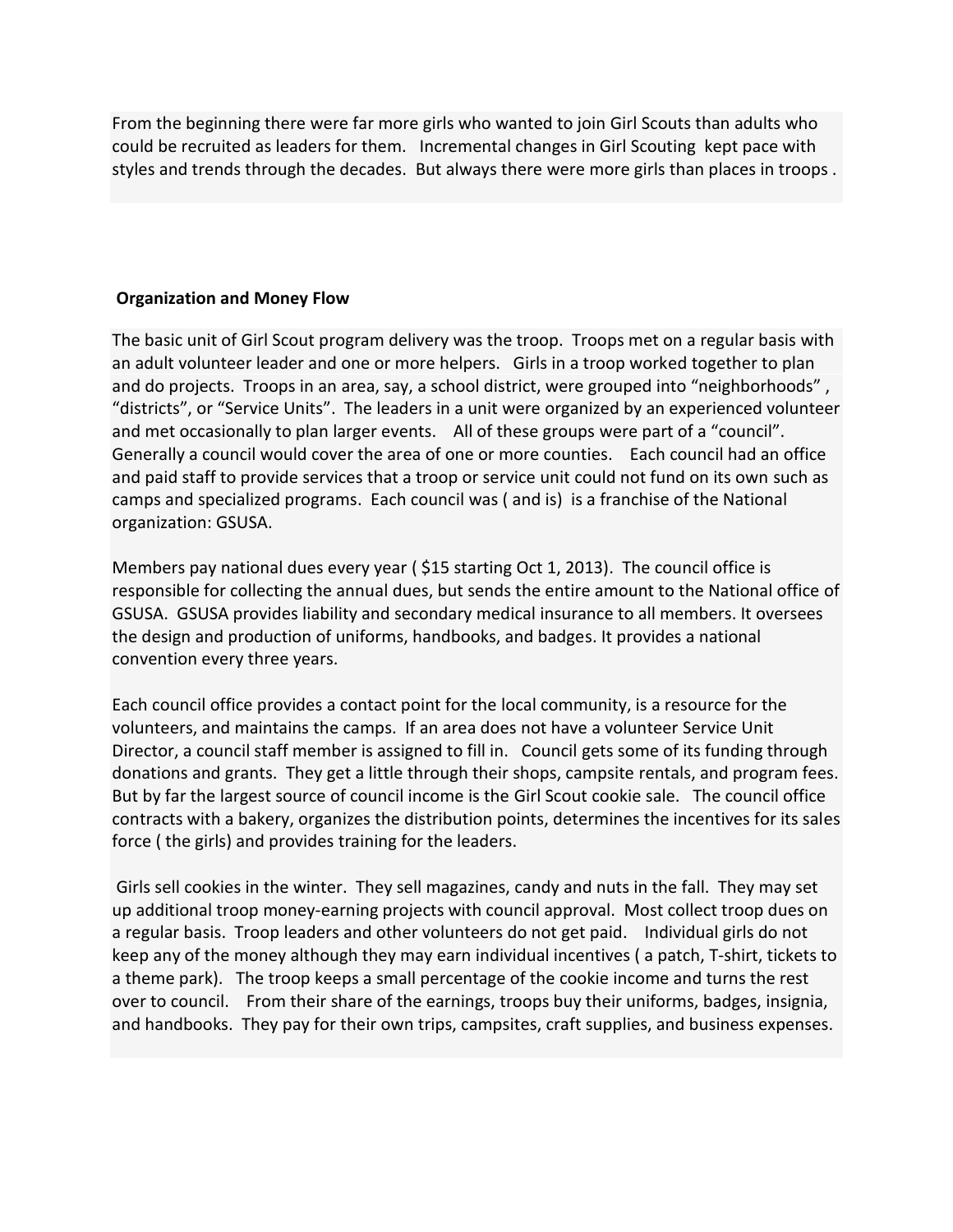#### **The Challenges**

By the late 1970's, Girl Scouting was in some ways becoming a victim of its own success. Confident and capable Girl Scout alumni were quick to take on the expanding roles for women. The entry of mothers into the paid workforce left them less time for large volunteer commitments like leading a troop. Membership numbers declined. Part of the drop was simply demographic: fewer babies born after the boom years of the 1950's & early 60's. Membership numbers rebounded in the 1980's thanks in part to an "echo boom", part to the introduction of the "Daisy" age level for Kindergartners.

But even as membership numbers were climbing again, the relative expense of providing program increased. Costs of liability insurance rose. Safety regulations increased and the cost of compliance added to the budget overhead. Some recreational / educational/service programs for children – not just Girl Scouting, but across the board nationally - folded because they were deemed too risky. Even some traditional service projects - such as providing child care at events- were curtailed because of the potential liability for the organization if the girls providing the service weren't performing up to public health regulations. Our 1920's Girl Scout ready to serve the government with her bicycle would not be allowed to help out anywhere near a disaster zone today.

In addition to stricter limits on meaningful service and high risk adventure, kids could more easily entertain themselves at home with an ever-expanding range of electronic devices. Older girls stayed in Girl Scouting IF they had established a group of good friends there OR if they had an active troop that traveled or camped frequently. But more often than not, girls dropped out by Junior High. The 1990's saw a flurry of new initiatives to make Girl Scouting "more relevant" to a changing world – and hopefully to keep the older girls in longer.

The Girl Scout Research Institute began in year 2000. One of its first projects was the "New Directions" study which set out to discover what older girls – ages 11 to 17 really wanted. Interviews were conducted with girls across the nation. Scouts and non-scouts. GSUSA planned to develop new programming for the older girls based on this study.

#### **Failure #1: Studio2B. "New Directions" = No Directions**

In 2002 , GSUSA unveiled the new program**,** "Studio2B**".** It was long on hype, short on substance. Girls were told they could be and do whatever they wanted. Troop leaders were to let the girls decide their own program because the New Directions study revealed that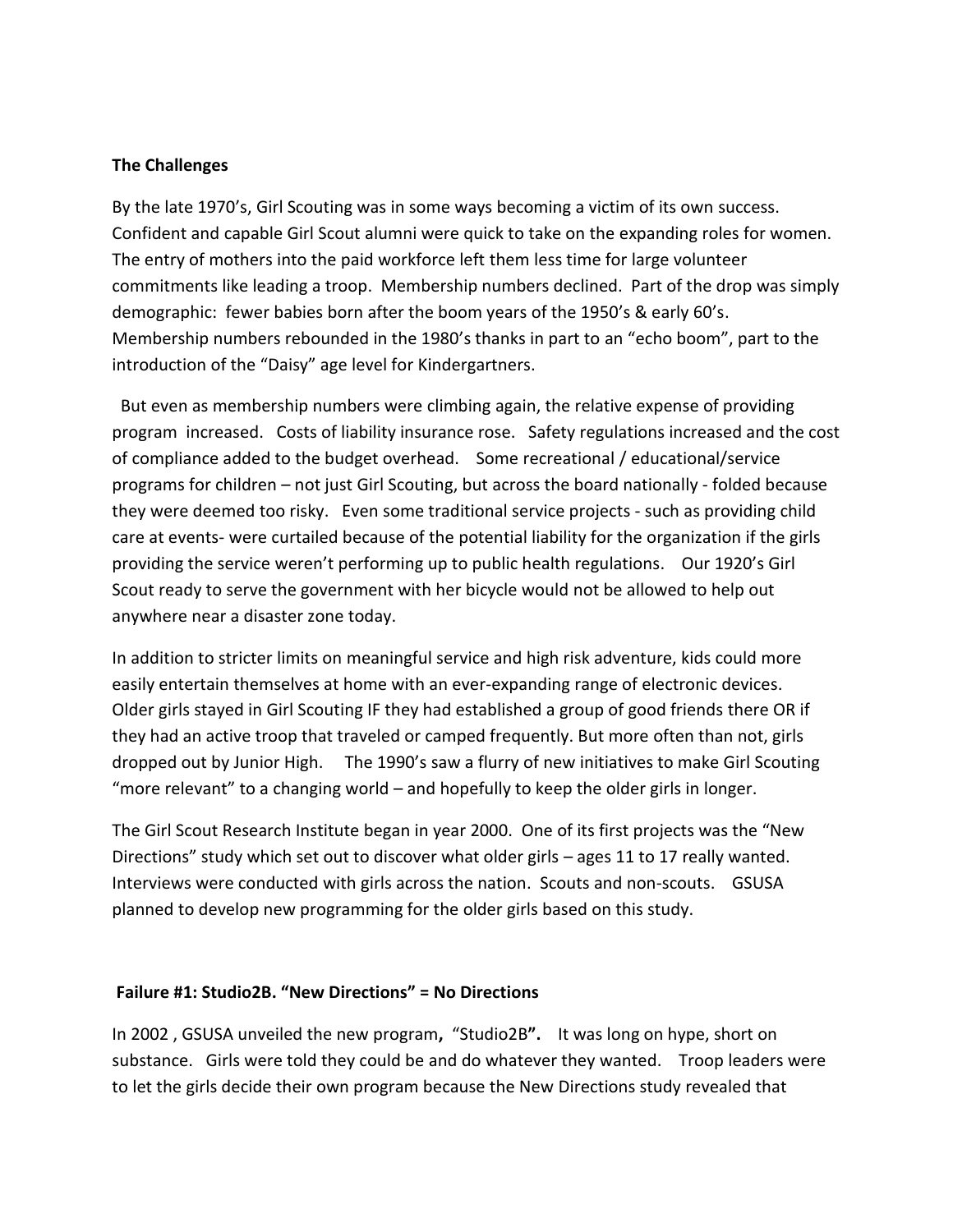"adolescent girls do not want adults telling them what to do". Groups were told that they could call themselves whatever they wanted- they didn't have to use the name "Girl Scouts". Older volunteers ( AKA middle aged moms) were discouraged from working with Studio2B groups because the study showed that adolescent girls responded most positively to collegeage women.

At first, GSUSA told members that they could stay with traditional Girl Scouting program if they wanted, OR they could use the Studio2B model. But as more Studio2B products were developed, girls were told that the Studio2B workbooks were required for earning the Silver and Gold awards and that Studio2B was THE Girl Scout program for girls ages 11-17.

The central concept of allowing girls to choose and design their own program was not different from what Cadette and Senior troops were supposed to be doing anyway. The difference was in the marketing outreach to non-scouts. "Be whatever you want" sounds great. The problem was that Studio2B left the girls and volunteers to figure out how to make that happen. There was no particular benefit to new recruits that would inspire them to pay the dues to become an official Girl Scout. Studio2B was not without some fans, but the overwhelming response from members was disappointment. National responded to complaints with defensiveness, pointing out the amount of research that had gone into its development. A response that simply called into question the ability of GSUSA to transform research results into a successful program.

A few more years passed and Studio2B died a quiet death.

#### **Failure #2 Overhaul - too much too fast**

But Girl Scouts was already changing again**.** National CEO Kathy Cloninger believed that the program had to be overhauled from top to bottom so that more girls could benefit . It had lost much time, energy and money on Studio2B. The 100th anniversary was within striking distance. A "Core Business Strategy " was devised to expand the reach of Girl Scouting. Several massive changes in Girl Scout culture took place very rapidly starting in 2006

- **- The national re-alignment of councils**. Combining small councils would take advantage of advances in communication technology and economics of scale to better serve girls. Councils were assigned to merge in batches starting on the east coast and moving west.
- **- The core value** of Girl Scouting was identified as "Leadership ".The Girl Scout Leadership Experience was defined as "Discover, Connect, Take Action".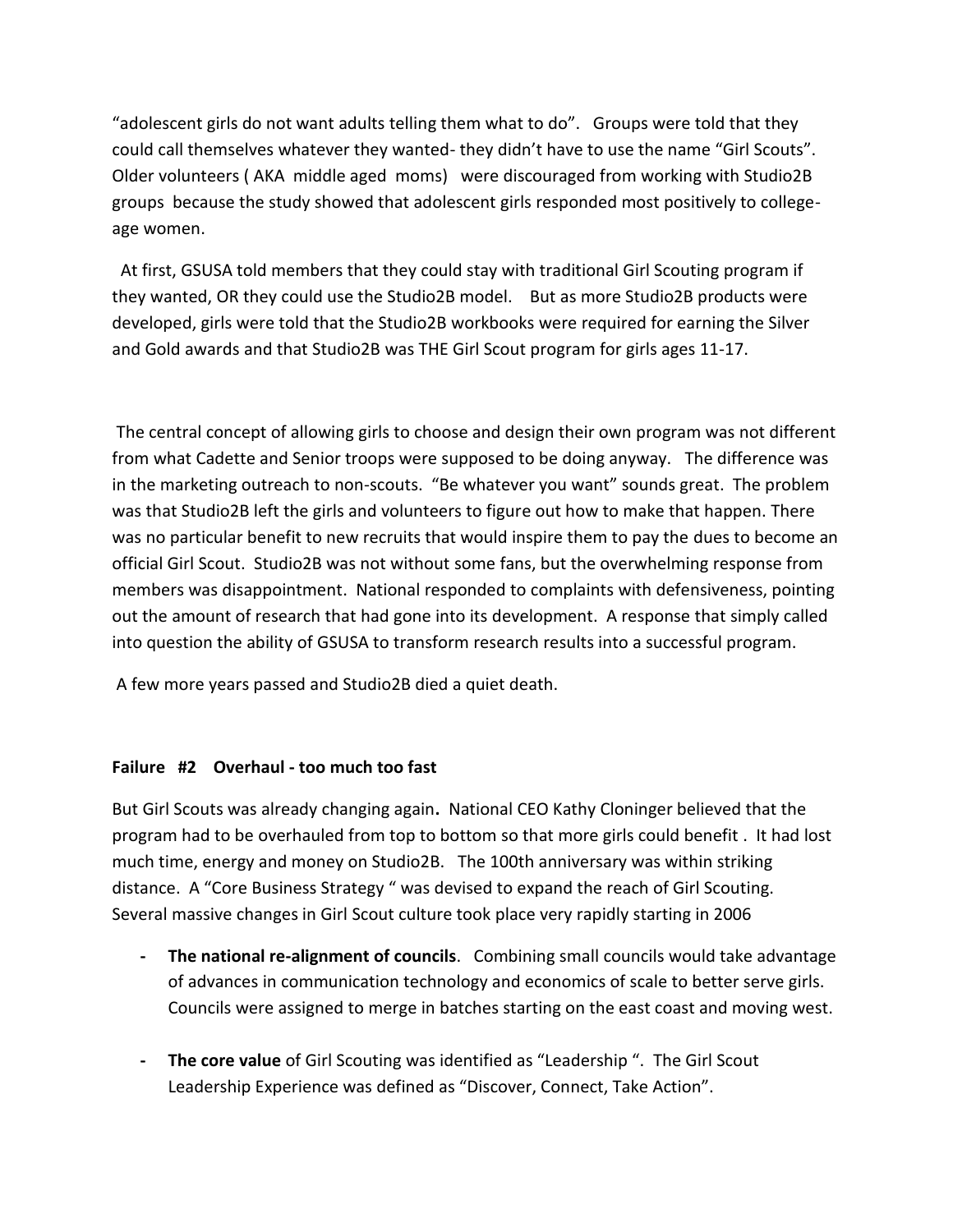- **- A new core program called Journeys** was developed to support the GS Leadership Experience. Each age level, from Daisy to Ambassador, has three Journeys to choose from: *It's your World, Change it* ( group dynamics ); *It's Your Planet, Love it* ( environment) ; and *It's Your Story, Tell It* ( communications). The Journeys were designed to work either in a traditional troop or in non-traditional formats called "Pathways". The idea was that short term programs ( 6 weeks) could be led by volunteers with minimal training because all the instructions would be in the guidebooks.
- **- The age levels** were re-structured and a new program level; Ambassadors, added for 11- 12 graders.
- **- The annual cookie sale.** Previously acknowledged as a council fundraiser; it was redefined as a "financial literacy program". Two new badges for each age level were developed to underscore the program aspects of the sale.
- **- New Handbooks.** Each age level has a new handbook featuring lots of pictures, decreased content, and a few badge inserts in a three-ring binder. Additional badge inserts are available as packages sets sold separately.
- **- Fewer badges.** Brownies previously earned "Try-it's. Cadettes, Seniors, and eventually Ambassadors earned "Interest Project Patches". They have all been renamed "Badges". But the number available has been drastically cut.

The scope and speed of the overhaul were de-stabilizing. With cooperation between staff, volunteers, and girls, Girl Scouting may have eventually worked through the growing pains. Instead, the split between administration goals and membership expectations contributed to a perfect storm of dysfunction.

In Girl Scouts of North East Ohio council (GSNEO) which was formed from the merger of 5 smaller "legacy" councils, the first sign of a problem was that many volunteers reported feeling shut out from helping at the council offices. This may have been due to the CEO's management style, or it may have been part of a move to reduce dependence on volunteers.

Next, council-sponsored events were concentrated round the central office, too far a drive for girls in the distant legacy councils. The promised "more opportunities for girls" only took place in the central and near- western regions.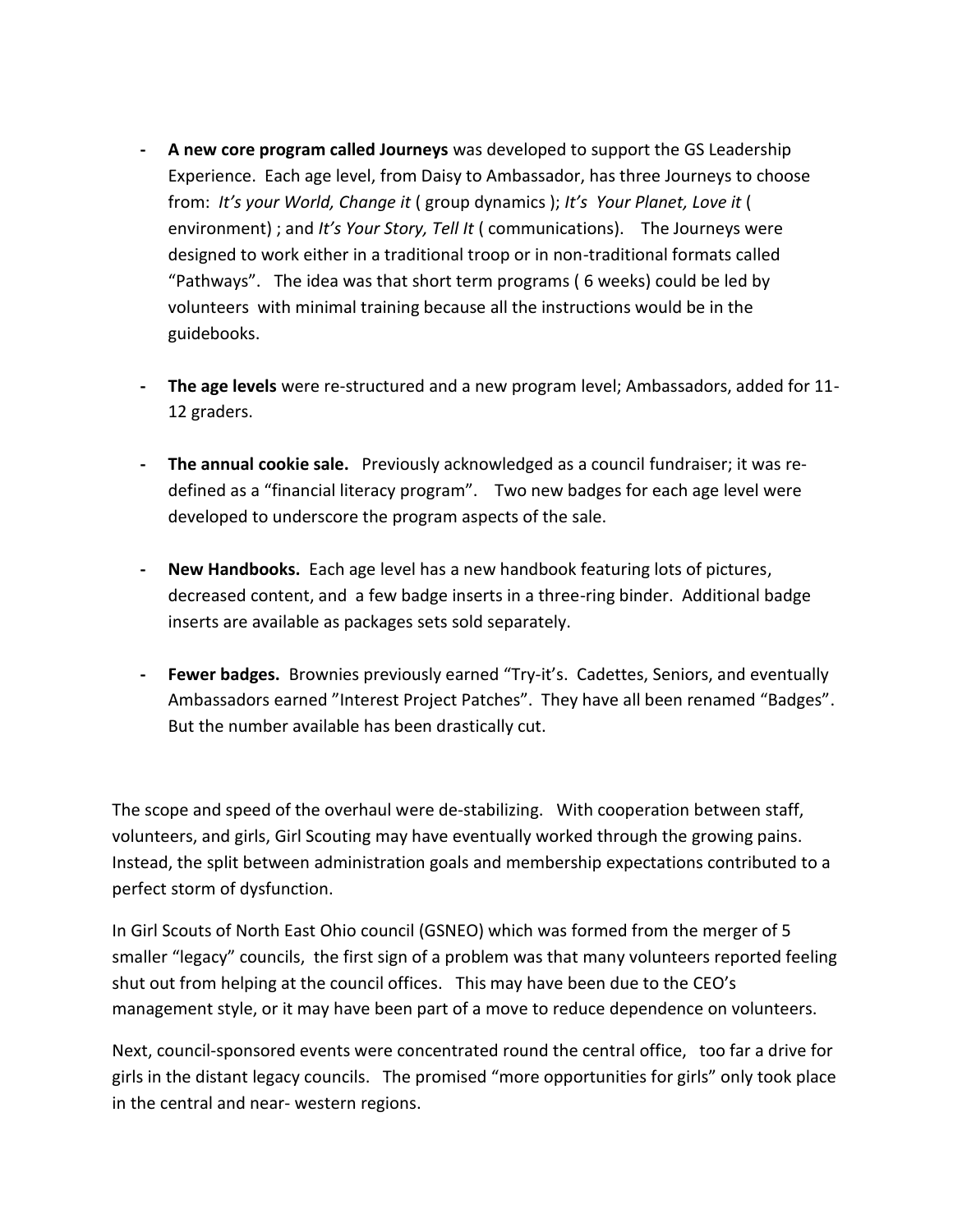The hoped-for advanced communication technology did not materialize. Just the opposite: the online program registration and campsite reservation system used by some of the legacy councils was discontinued. Phone reservations and credit card payments were not accepted.

The new core program -Journeys - were difficult for even experienced leaders to use. Girls complained that they were too much like schoolwork. GSUSA came out with a companion guide; *It*'*s Your Journey, Customize it,* offering ways to change the Journeys to make them acceptable to the girls. As with Studio2B, GSUSA maintained that Journeys were optional, but then made them prerequisites for earning the highest awards.

Prior to the Overhaul, the annual cookie sale was acknowledged as the main fundraiser for councils. Girls earned the money by selling cookies. They turned most of the profits over to council, which in turn used a good portion of it to maintain camps. Troops could then use the camps at minimal cost. With the cookie sale re-defined as a "financial literacy program", girls are told that they are "cookie entrepreneurs" ( in contrast to the dictionary definition of entrepreneurship). The sale itself is supposed to be so educational and exciting that it should hardly matter that most of the money gets handed over to the office where it is spent at the discretion of the adults in charge

In GSNEO , Girls made roughly 70 cents per \$3.50 package of cookies they sold. With 91 cents to the baker, an average of 1.90 went to the council office. Most of that went toward salaries, benefits, and overhead that do not serve girls the girls who earn it. Girls, parents, troop leaders, and even elected delegates have no say in how the council money is spent. In any other circumstance, this would be called "exploitation".

#### **Failure #3 Selling Camps / Burning Bridges**

Prior to the council re-alignment, GSUSA mandated that no properties would be sold until at least two years after the mergers. Presumably, this would give the girls time to try the camps that were newly available to them and for council administrations to see how usage patterns developed. Camps that got little use could be sold and the council as a whole benefit from the income. This was not a secret. Members expected some losses. Everyone hoped their favorite camps would be kept, but trusted that the decision process would be realistic and fair.

But right at the two year mark, beloved and oft-used camps were put up for sale.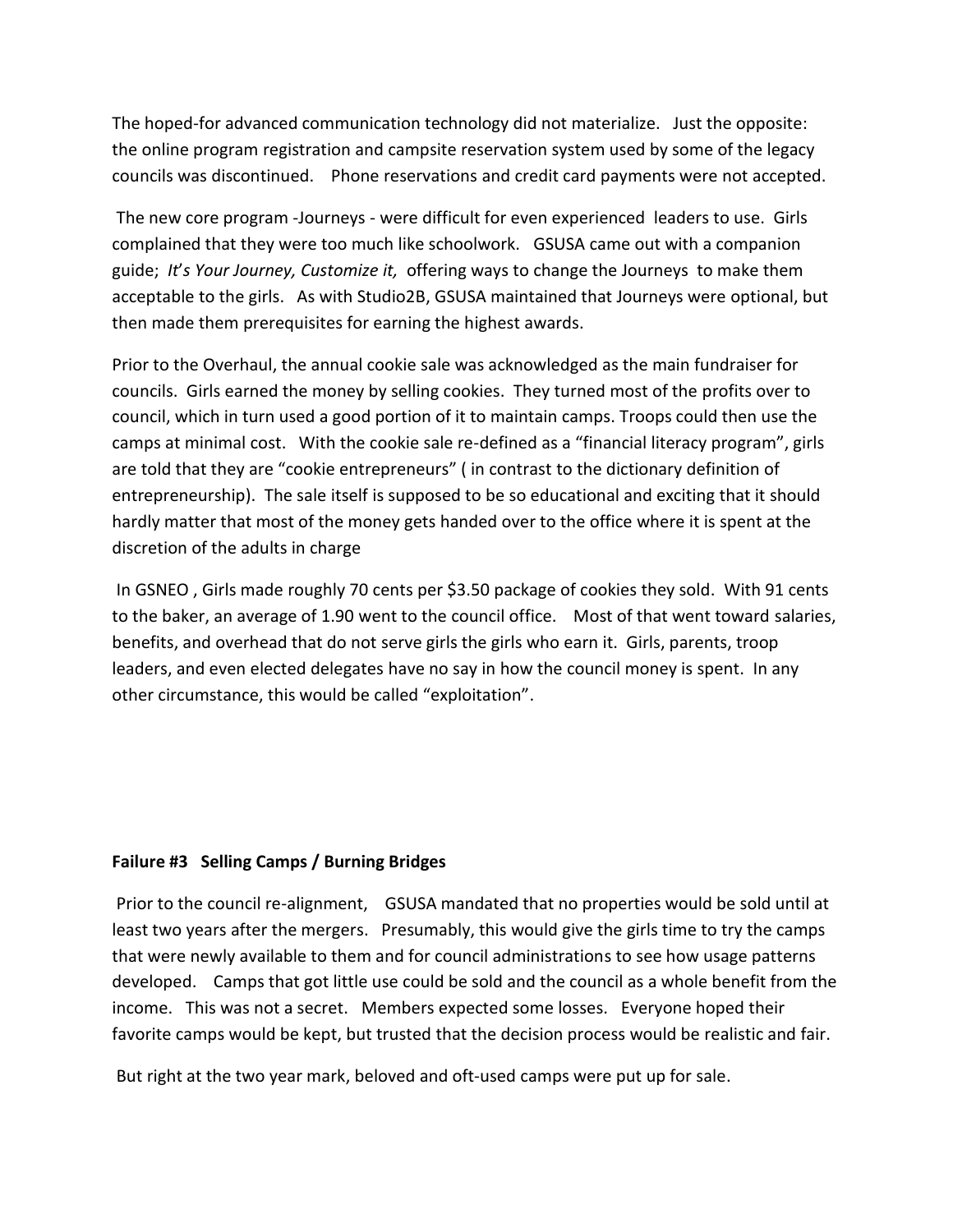Camp Eagle Island of New York's Adirondack region was never even opened by GS Heart of New Jersey council. A National Historic Landmark, it was put up for sale unseen by most girls in the newly formed council.

Volunteers on informal email groups noticed some councils practicing preemptive neglect: targeted properties got little or no maintenance. When problems occurred, administration would say the property was too deteriorated to fix and put it up for sale.

GSNEO closed the first nine of its fourteen camps "because hardly anyone was using them" when in fact, the council was not *letting* troops use them. Many troops attempting to reserve spots at targeted camps were told nothing was available.

It was said that only 10% of the girls go camping; that it wasn't fair to put the majority of council resources into a program that only benefit a small minority. But in GSNEO and in GS of Eastern Iowa/Western Illinois , reviews of council camping data showed that the real percentage of their girls using council camps was over 50%. GSEIWI temporarily backed off their camp liquidation plan. In GSNEO, the correction had no effect.

GSUSA CEO Anna Marie Chavez says "girls can still camp if they want to". But giving permission is a far cry from providing the needed infrastructure. Bare acknowledgement that that girls *can* camp is not the same as encouraging them to explore outdoors or providing camp training and support to volunteers.

## **Success and Possibility : THE GIRL SCOUT LEADESHIP EXPERIENCE**

Kathy Cloninger and her team were right when they defined the primary value of Girl Scouting as "Leadership". If "leadership" is defined as: making decisions, having the courage to stand up for one's beliefs, encouraging others, and working through differences ; Girl Scouts have always done it. "Leadership" is just a more streamlined ( and trendier) word.

According to the Girl Scout Research Institute, traditional Girl Scouting has been very successful in promoting leadership. Women who grew up with three or more years of Girl Scouting now have higher incomes, more education, deeper civic involvement, and more satisfying personal relationships than those who were never Girl Scouts. But not one of those successful alumni filled out a Journeys workbook. They experienced the "cookies, crafts, service projects, and camping" model that is in the process of being discarded by GSUSA .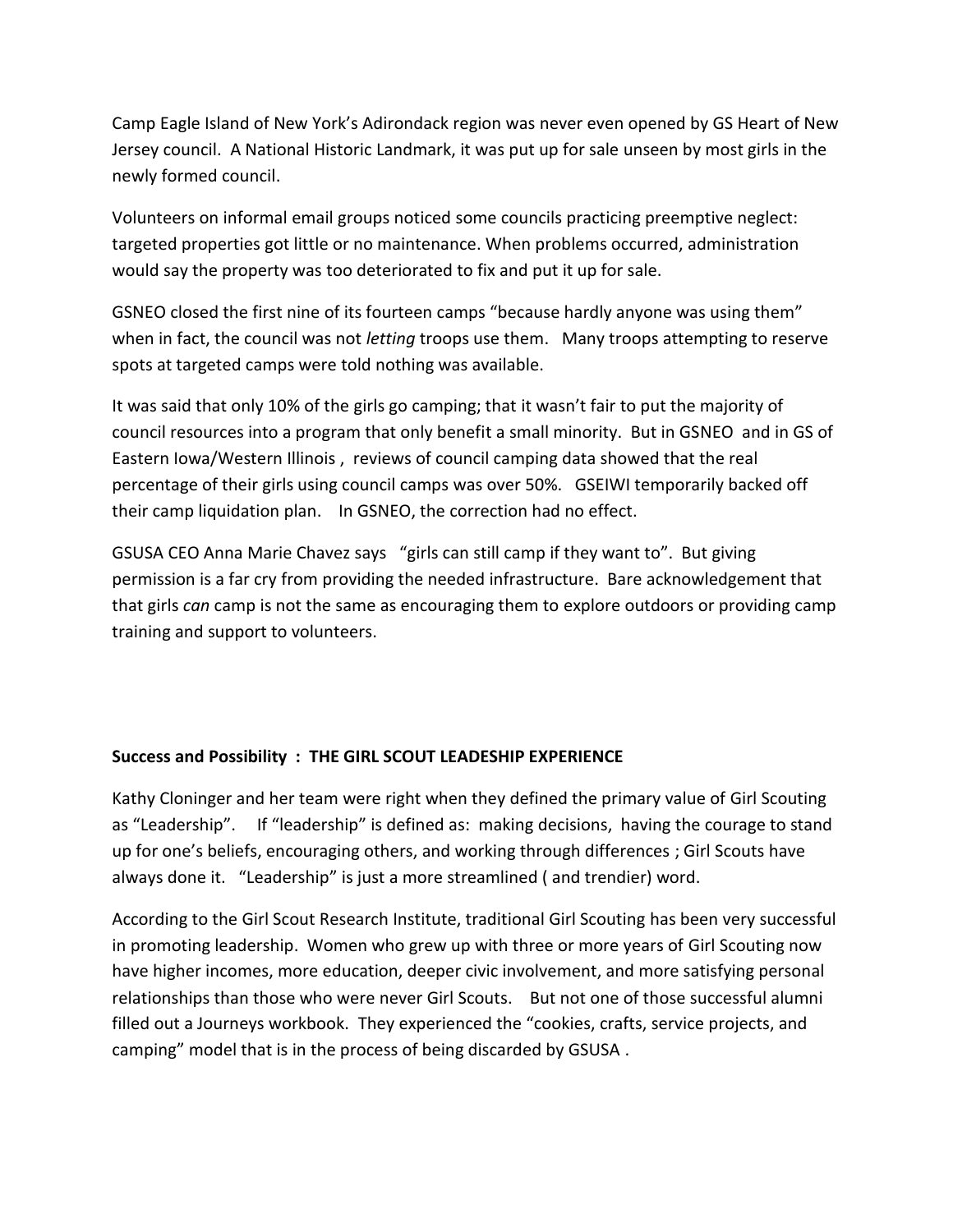So, how do we package our previously successful program for leadership so that it works for the world today? How do we make it faster, cheaper, and broader-based? The Journeys were an attempt to do just that. With some adjustments, the Journeys *might* turn out to be a good addition to the GS Leadership Experience. But they are no substitute.

The kind of achievement that girls get from Girl Scouting can't be bought quickly. There is no fast track to real leadership development, just like there is no express lane to a Black Belt, an Olympic Championship, or a Ph.D. All take serious commitments of time, money, and individualized mentoring. If GSUSA wants to continue its previous success, it needs to build on its strengths. Camping is the flagship venue for our program delivery. This doesn't mean that every council keeps a token camp or three. It means every council supports enough campsites for every troop to camp at least a couple times every year. Camping can be adapted to a variety of styles and goals. But to do that, we have to have the camps. Our own camps. Dedicated to girls, safe for girls, that we can use for Girl Scout programming.

Just as "leadership" has to be viewed more broadly than a presidency and an executive suite, camping also has to be viewed in broader terms than production of 'wilderness survivors". The benefit of camp is that it helps a girl to adapt to new, sometimes challenging; situations. She learns to improvise. She has to focus on her responsibility to work with her peers to accomplish needed tasks. In troop camping, she has to plan a budget and a schedule, and she lives with the outcome of her planning for a weekend. In camp she lives closer to nature. How close depends on the type of accommodation. But "nature" is where all of us live, whether we acknowledge it or not. By familiarizing herself with the interplay of earth and sky, flora and fauna, she gains a basis for understanding the principals upon which scientific principals are built. In our increasing reliance on technology, girls need a time away from their screens; places where they renew face to face friendships, practice hand-on skills, and see the beauty of the real world

Camps are expensive to maintain and upgrade. NO ONE disputes that. But they are worth it. Girls need them. And girls have been paying for them through years of cookie sales.

Volunteers have suggested that instead of expecting every troop leader to learn every skill, we can set up a division of labor. Not all of us want to be troop leaders. Some of us want to be dedicated camp volunteers – working with troops on a short term basis, or as on–site resources, leading hikes, teaching skills, telling stories.

Maybe not every girl in America wants to camp. But by providing an excellent program for those who do, others can be persuaded to try it. Maybe some will never be wilderness survivors. But they can still benefit from learning to live away from home for a weekend. Girl Scouting can be more than a product- it can be an influence.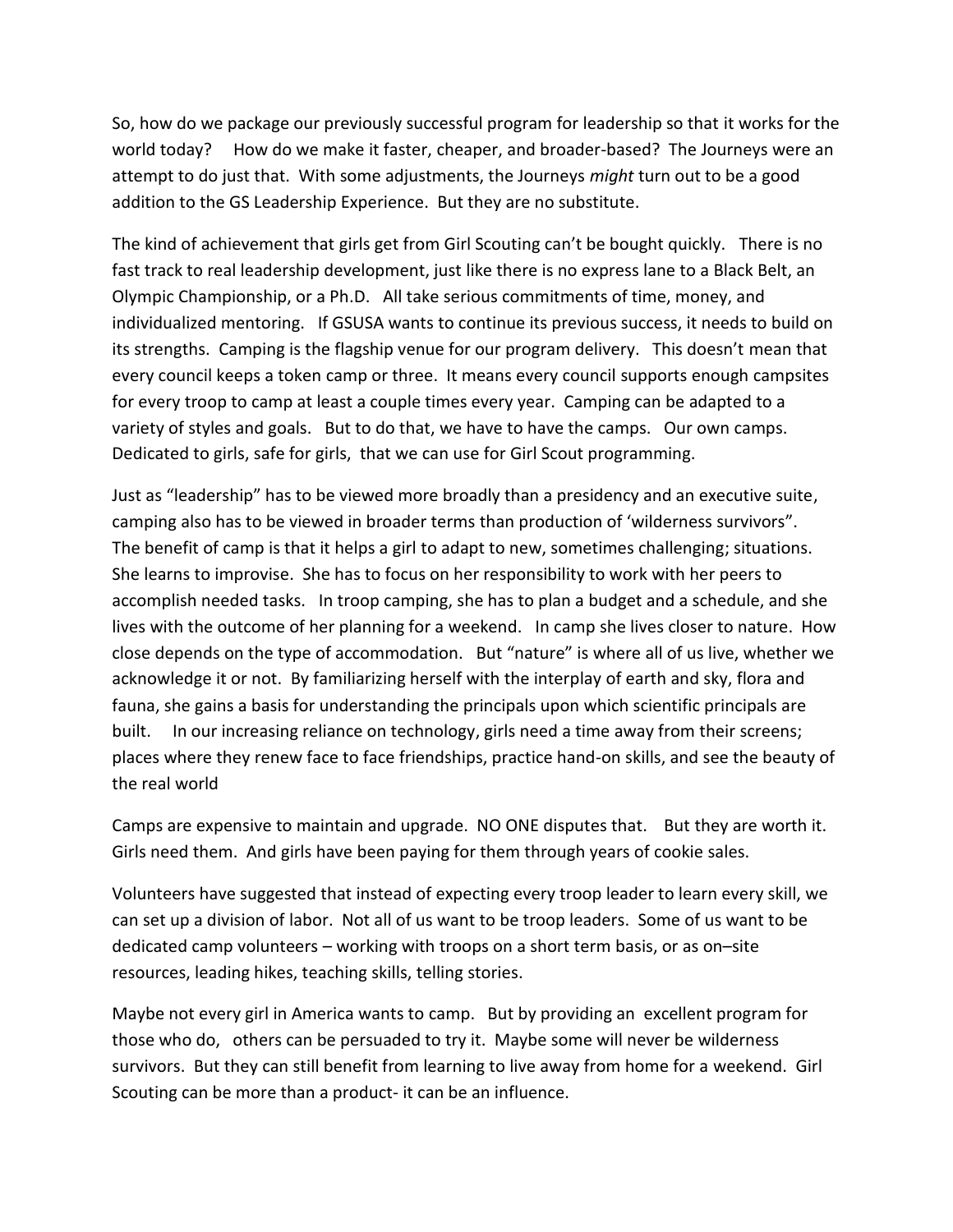### **WHO gets to decide?**

In business, the owner of a company decides what kind of product to produce. The customers can either take it or leave it. In a non-profit corporation, the board of directors has roughly the same responsibility as the owner of a company. It makes sense for owners to deliver what their customers want. But in Girl Scouting, it's more than that. Girl Scouting is about girl leadership. Everything else is optional, but decision making by the girls is the most fundamental aspect of what it means to be a Girl Scout.

GSUSA is certainly within its rights to try to expand its market – but not at the expense of its current members. That's because in Girl Scouting – responsibility for the program belongs to the members. If council and national boards believe in Girl Leadership, then they are obligated to respect and act upon the opinion of the girls who have already committed to the program. If they don't, Girl Scouting becomes a farce.

Former national CEO Kathy Cloninger wrote " [at Girl Scouts] people at every level not only have an opinion, they expect it to be listened to. Our top brass can't just go off on their own and agree on a new process. We are a highly inclusive, participatory organization"

## **The Lessons of GSNEO**

The code of Regulations for GSNEO states that the General Assembly works with the board of directors to determine the direction of Girl Scouting within the geographic jurisdiction of the council.

The FAQS that came out to justify the GSNEO property plan repeatedly tried to show that they were adhering to the GS expectation of member participation by claiming " our members told us they wanted this" .

It was because of the misrepresentation of member opinion that the GSNEO delegates brought the camp issue to a formal vote. Prior focus groups, individual letters, and the property survey all showed the girls felt camping with traditional activities was very important. But these methods of finding out majority opinion are not necessarily definitive. A formal vote is.

Three resolutions were presented - all with slightly different wording and effects. They all required accurate, honest evaluation and approval of the membership through its General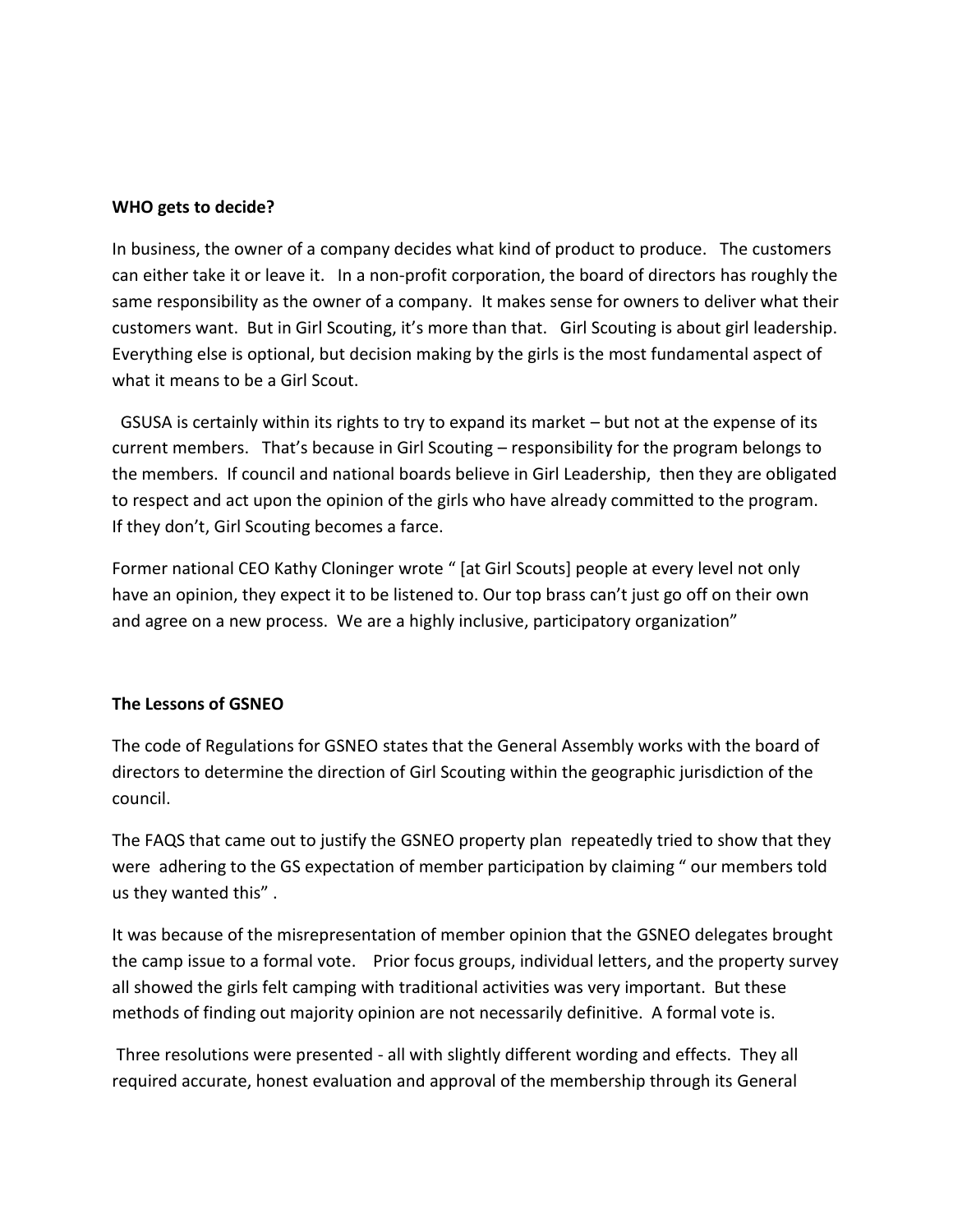Assembly before any properties were closed or sold. All the correct procedures were followed so that everyone in the Assembly got advance written notice.

The GSNEO board of Directors is bound by the code of regulations to act in accordance with the members. Members elect delegates to represent them in General Assembly. Therefore, the board needed to know how the delegates would vote in order to know how they should vote. The first resolution was written to be a formal opinion poll of the membership delegates. However, the chairman of the board chose to skip the poll. He had the entire General Assembly, including the Board of Directors, vote on the resolution. It passed by 60% majority.

Since the vote did not turn out the way they wanted, the board later said it was " a non-binding resolution". But rather than quibble over technicalities of wording or participation, it is crucial to look at the broader picture. When the board refused to accept their own vote, GSNEO became declared itself to be in conflict with its members. It is a nonprofit organization that exists to promote leadership by girls, that is primarily funded by the girls, but where responsible adults refuse to listen to the girls.

Members appealed to GSUSA, but were rebuffed.

Representatives for the board later testified in court that GSNEO simply could not afford to keep all of the remaining seven camps open. However, GSNEO has a yearly budget of over eleven million dollars, eight million of which is provided through product sales by girls. GSNEO regularly hires new staff and has even created new staff positions. They granted a hefty bonus to their CEO. They maintain six offices. They refused generous conservation easements on two of the camps they wish to sell. They refused offers by groups of volunteers who wished to take responsibility for camp repairs. The council has the dollars. The question is how they are choosing to allocate them.

Ironically, GSNEO and GSUSA have chosen to depart from girl leadership to pursue an agenda of their own.

At the time of this writing, it's not too late to turn Girl Scouting around. But it will involve administrators admitting their past mistakes and having an honest conversation with members.